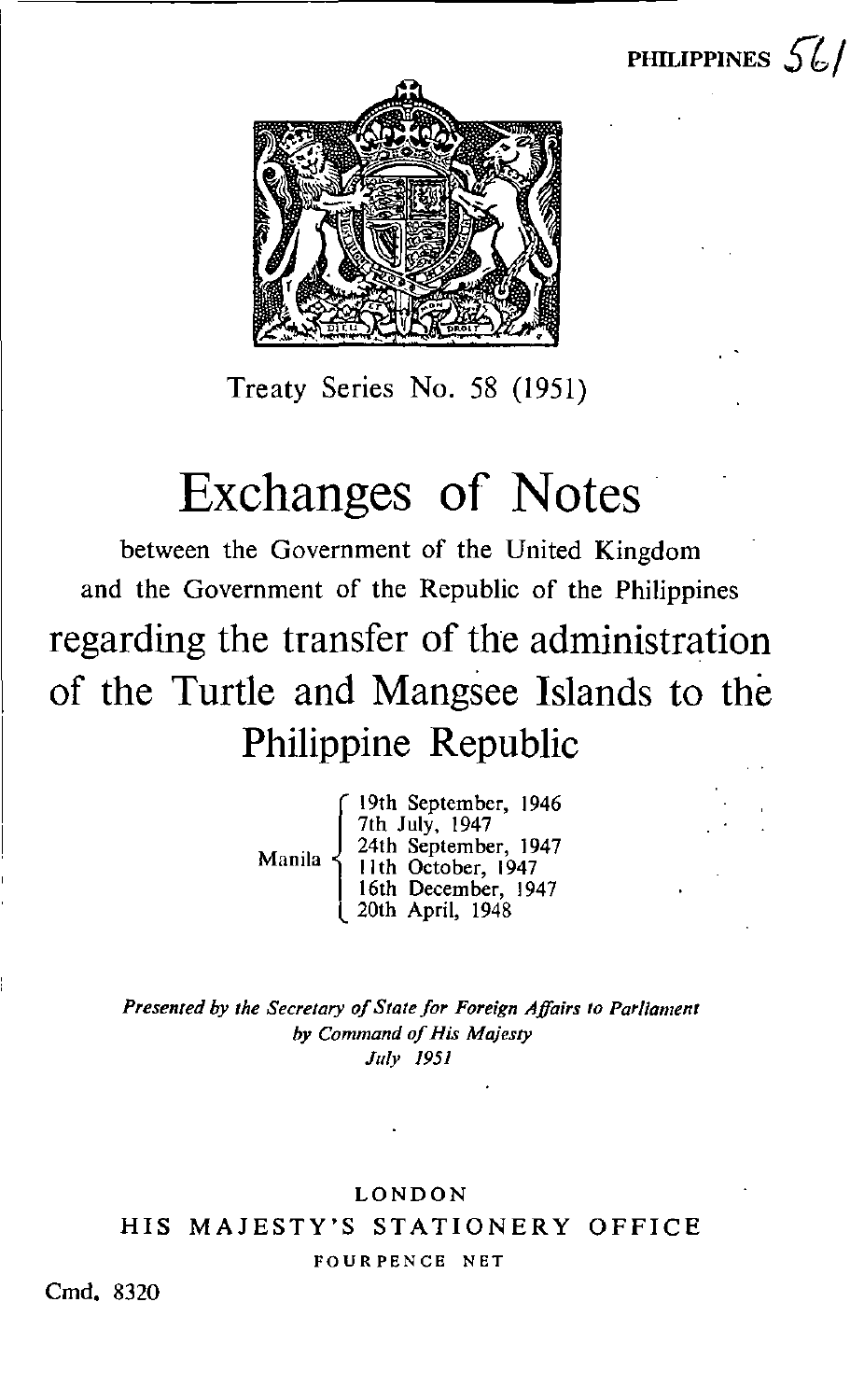## EXCHANGES OF NOTES BETWEEN THE GOVERNMENT OF THE UNITED KINGDOM AND THE GOVERNMENT OF THE REPUBLIC OF THE PHILIPPINES REGARDING THE TRANSFER OF THE ADMINISTRATION OF THE TURTLE AND MANGSEE ISLANDS TO THE PHILIPPINE REPUBLIC

Manila, 19th September, 1946, 7th July, 1947, 24th September, 1947, 11th October, 1947, 16th December, 1947, 20th April, 1948

#### No. <sup>I</sup>

#### The Vice-President of the Republic of the Philippines to His Majesty's Charge d'Affaires at Manila

Sir, Manila, 19th September, 1946.

By the Convention concluded between the President of the United States of America and His Britannic Majesty under date of 2nd January, 1930, and in an Exchange of Supplementary Notes of the same date between the Secretary of State of the United States and the British Ambassador at Washington,(') His Britannic Majesty's Government in the United Kingdom acknowledged the following groups of islands as comprised within the Philippine Archipelago:-

(1) Sibaung, Boaan, Lihiman, Langaan, Great Bakkungaan, Taganak, and Baguan in the group of islands known as the Turtle Islands ;

(2) The Mangsee Islands.

It was agreed in the Exchange of Notes that the British North Borneo Company be left undisturbed in the administration of these islands unless or until the United States Government gives notice to His Majesty's Government of its desire that the administration of the islands should be transferred to it. The transfer of the administration shall be effected within one year after such notice is given on a day and in a manner to be mutually arranged.

Pursuant to the Notes adverted to, <sup>I</sup> have the honor, by the present Note, to give notice to your Government of the desire of my Government to take over the administration of the Turtle and the Mangsee groups of islands within the one-year period agreed upon from the date of this notification, and to request that you be so good as to transmit this notice to your Government and to acquaint me at the earliest opportunity with the wishes of your Government as to the day and the manner in which the transfer shall be effected.

Accept, &c.

#### ELPIDIO QUIRINO.

## No. 2

His Majesty's Minister at Manila to the Acting Secretary of Foreign Affairs of the Republic of the Philippines

British Legation,

Sir, Manila, 7th July, 1947.

<sup>I</sup> have the honour to refer to the Note dated 19th September, 1946, which His Excellency The Vice-President handed to His Majesty's Charge d'Affaires

(1) "Treaty Series No. 2 (1933)," Cmd. 4241..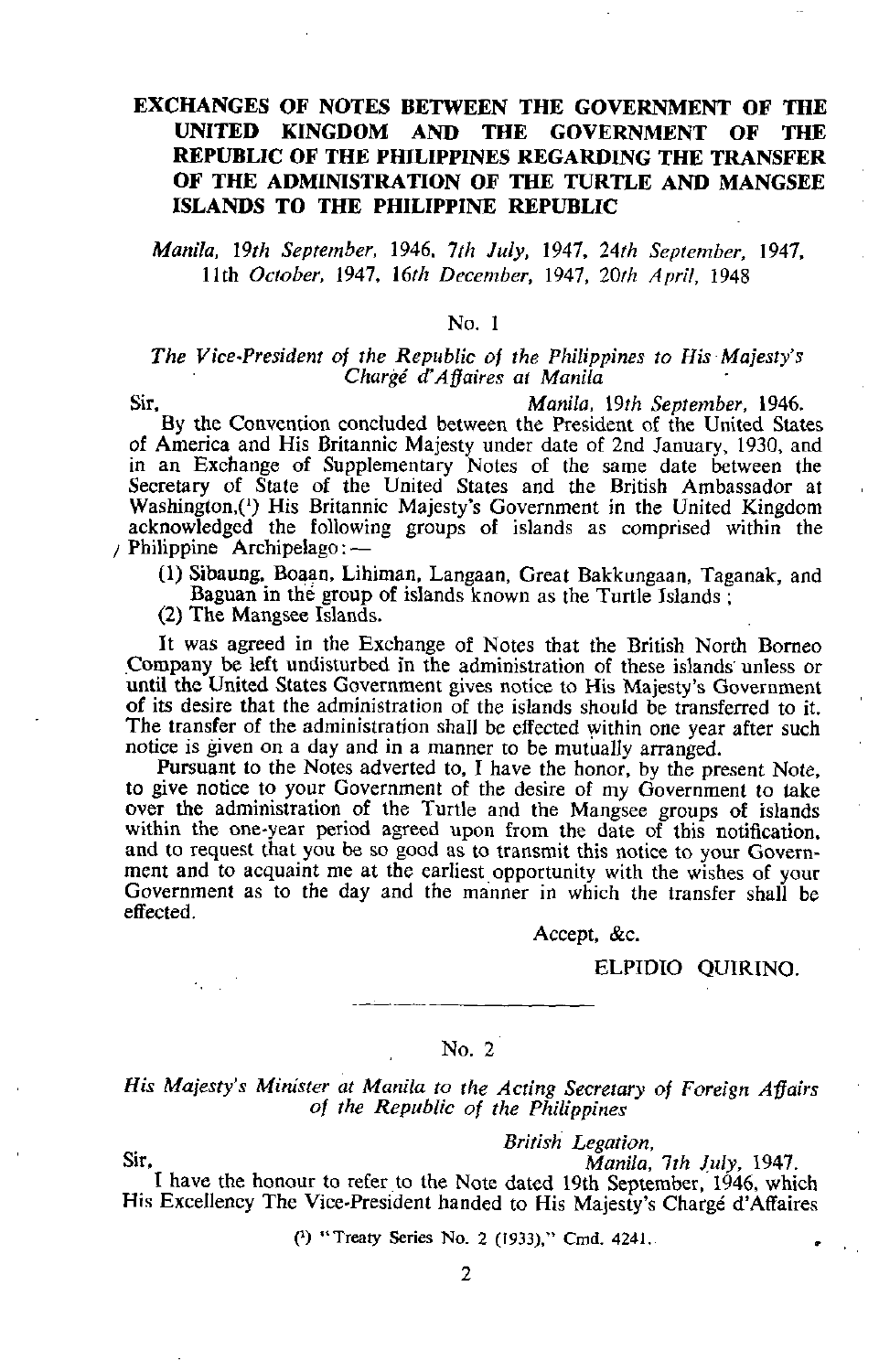on 2nd October, 1946, giving formal notice that the Government of the Philippines desired to take over the administration of the Turtle and Mangsee Islands in accordance with the terms of the Convention concluded on 2nd January, 1930, between His Britannic Majesty and the President of the United States of America.(')

2. <sup>I</sup> have now been instructed by His Majesty's Principal Secretary of State for Foreign Affairs to state, for the information of the Government of the Philippines, that it will be convenient to His Majesty's Government for the Government of the Philippines to assume the administration of these islands as soon as the necessary arrangements can be completed and the Government of the Philippines are in a position to assume responsibility.

3. His Majesty's Government attach great importance to the maintenance of a strong police force on the Turtle Islands and to the proper patrolling of the Mangsee islands either from the mainland or from the police post situated in the islands, and I have the honour to enquire whether the Government of the Philippines would be prepared to give an assurance on this point.

4. <sup>I</sup> have also been instructed to enquire whether the Government of the Philippines would be prepared to pay compensation in respect of the capital cost of the lighthouse at Taganak. Since the authorities of British North Borneo have the experience of maintaining this lighthouse and could continue the responsibilty without inconvenience , the Government of the Philippines might prefer that the North Borneo authorities should continue to be responsible for the maintenance of the lighthouse , which they would be prepared to do on the understanding that the Government of the Philippines would bear the mantenance costs involved. I have been instructed to explain that the Government of British North Borneo attach very special and real importance to the full and proper maintenance of this lighthouse.

5. In their examination of this whole question it has occurred to His Majesty's Government that the Government of the Philippines might, on reconsideration, arrive at the conclusion that these islands are so far from the nearest Philippine administrative base that, without prejudice to Philippine sovereignty, it would be in the best interests of both the Government of the Philippines and the Government of British North Borneo for the latter to remain responsible for the administration of the islands. The Government of British North Borneo would be prepared to continue this responsibility either on the present basis or in association with such immigration, customs, police or other control officers as the Philippine authorities might wish to station on the islands. Should this suggestion not commend itself to the Government of the Philippines, His Majesty's Government would be glad to learn in advance when the Government of the Philippines propose to assume administration of the islands and the details of the officers who would be proceeding there for that purpose.

6. The position of His Majesty's Government in this matter was explained in these terms to His Excellency The Vice-President when he was in London recently, and it was agreed with him that, in view of the detailed technical problems involved, it would be very useful for His Majesty's Government and the Government of the Philppines to set up a joint committee to consider and report on the various questions relating to the administration of the Turtle and Mangsee Islands. It was agreed that the

( 1) "Treaty Series No. 2 (1933)," Cmd. 4241.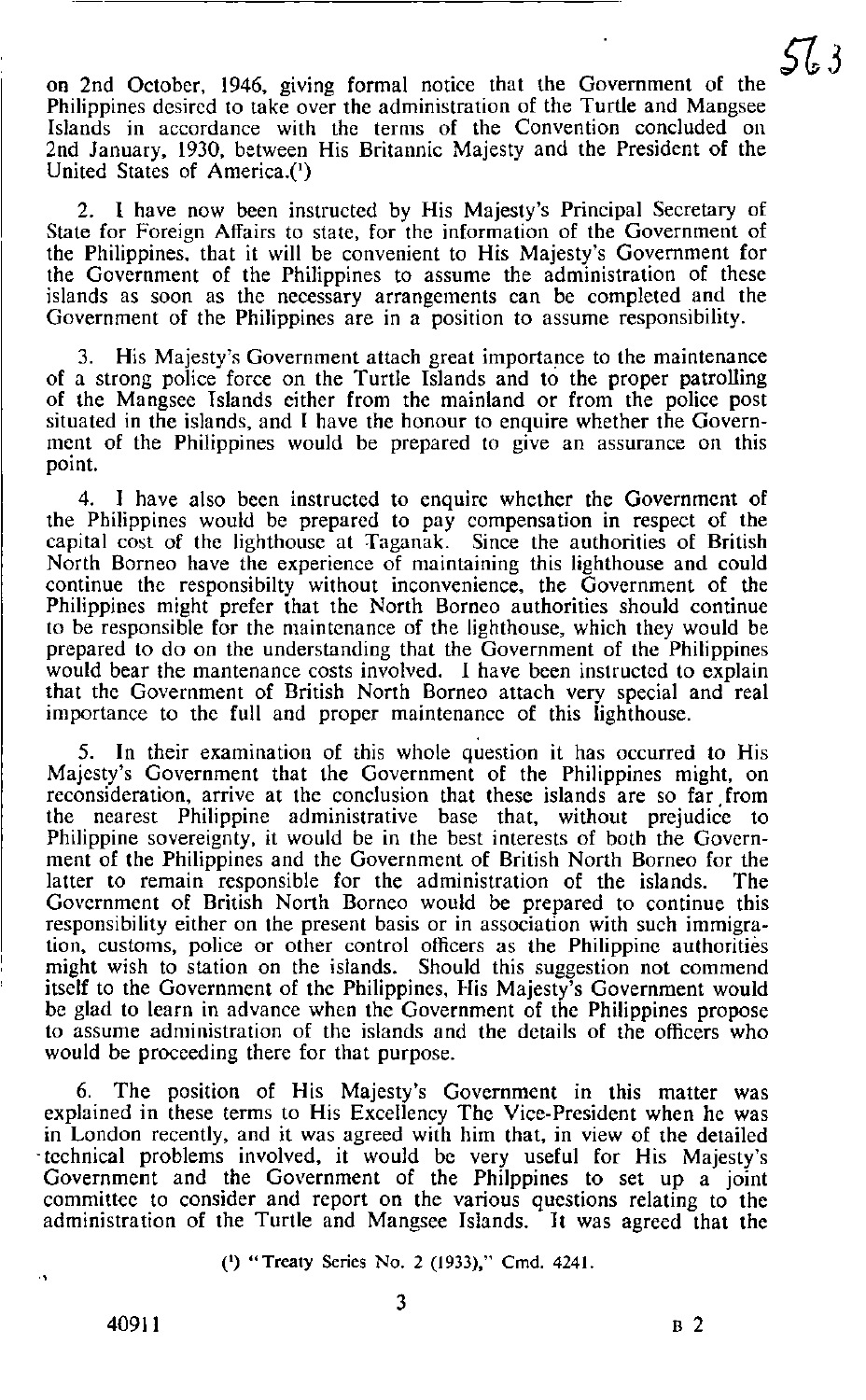establishment of such a committee might be accomplished by an early exchange of notes.

7. His Majesty's Government would appreciate the early observations of the Government of the Philippines on the points raised above.

Accept, &c.

L. H. FOULDS.

## No. 3

#### The Vice-President of the Republic of the Philippines to His Majesty's Minister at Manila

Excellency, Excellency, Excellency, Excellency, Excellency, Excellency, Excellency, Eq. 24th September, 1947.

With reference to your Note of 7th July, 1947, regarding the transfer of the Turtle and Mangsee Islands to the Republic of the Philippines in accordance with the Notes of 1930 exchanged between the United Kingdom and the United States of America.(') <sup>I</sup> have deferred replying to the points mentioned in your Note pending the investigation conducted by the committees appointed by our respective Governments to investigate and report on the technical problems involved in the transfer of said islands. I have now received the report of the Philippine Committee who conferred with the British Committee at Sandakan and made an ocular inspection of the Turtle Islands. Upon a study of the report and the whole situation, <sup>I</sup> wish to inform you that it is the decision of my Government to take over immediately the administration of the Turtle and Mangsee Islands.

My Government takes note of the importance attached by His Majesty's Government to the maintenance of a strong police force in the Turtle Islands and to the proper patrolling of the Mangsee Islands and is prepared to give an assurance that an adequate combined station-patrol police force will be maintained immediately for the Turtle Islands and a patrol force for the Mangsee Islands. Such combination force will consist of an adequate permanent force stationed at Taganak, equipped with an armed patrol boat which will operate from Jolo. This force will subsequently be augmented as soon as future circumstances and the financial facilities of the Philippine Government will so warrant.

In connection with the lighthouse at Taganak , it appears that the same has been severely damaged, that it has not been in operation since its destruction during the war, and that while useful to. North Borneo it has practically no utility for the Philippines. It is the view of my Government that when the United States undertook in the Notes of 1930 to consider favorably the question of the payment of the capital expenditure incurred in the construction of the lighthouse, the undertaking presupposed that the lighthouse be in working condition at the time of the transfer of the islands and that its operation be also necessary " or will provide some public benefit to the United States or its successor, the Philippines. My Government, however, realizes the utility of the lighthouse to North Borneo which marks the entrance to Sandakan harbor, and will be glad to accommodate His Majesty's Government in the matter in <sup>a</sup> manner consistent with its own interests . <sup>I</sup> am glad to advise, therefore, that my Government will be agreeable to leasing the site absolutely needed for the lighthouse in Taganak to the State of North Borneo at a token rental of P.  $1.00$  per annum, for as long a period as North Borneo needs and desires to use the lighthouse, the same to be removable by North Borneo

(1) " Treaty Series No. 2 (1933 )," Cmd. 4241.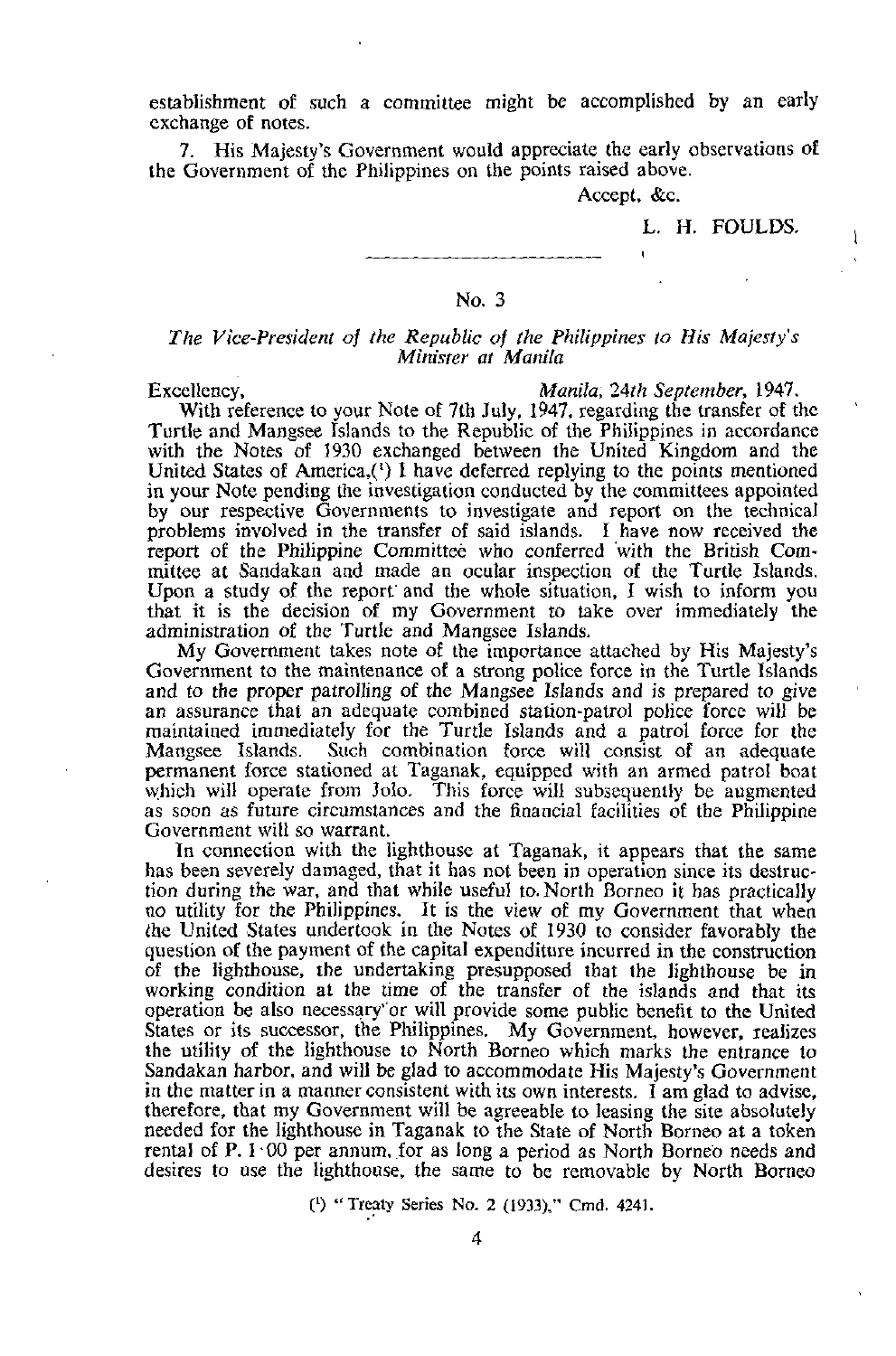upon termination of the lease or paid for at its current value by the Republic of the Philippines should the latter need and desire to retain the same. Under this arrangement, the State of North Borneo would be able to operate a service that it needs and would give its proper authorities the necessary access to and in Taganak for the operation and maintenance of the lighthouse at their expense. At the same time, the arrangement will keep the Philippine Government from the situation of maintaining a service that it does not need, which will be difficult to justify to the people. <sup>I</sup> trust that upon consideration of all the circumstances, His Majesty's Government will agree that such arrangement will be a proper and equitable disposal of the matter.

In accordance with my Government's decision to take over the administration of the Turtle and Mangsee Islands, and pursuant to the contents of your Note of 7th July, 1947, <sup>1</sup> hereby inform you that the Government of the Philippines will assume the administration of the Turtle and Mangsee Islands on 2nd October, 1947. A committee headed by the Provincial Governor of Sulu and accompanied by the District Officer who will be appointed as the local administrator of the Turtle Islands and a police force will proceed to the islands on 2nd October, 1947, to hold appropriate ceremonies to inaugurate the assumption of the administration of the islands by the Republic of the Philippines. The District Officer and the police force will remain in the islands for their administration.

It will be appreciated if early notification be given to this Department that the foregoing arrangements are convenient to His Majesty's Government.

Accept, &c.

British Legation,

## ELPIDIO QUIRINO.

#### No. 4

#### His Majesty's Minister at Manila to the Vice-President of the Republic of the Philippines

Your Excellency, Manila, 11th October, 1947.

With reference to your Note of 24th September on the subject of the Turtle and Mangsee Islands, <sup>I</sup> have been instructed by His Majesty's Principal Secretary of State for Foreign Affairs to state, for the information of the Government of the Philippines, that His Majesty's Government agree that the transfer of the administration of the said islands shall take place on Thursday next, 16th October, 1947, on the understanding that this transfer is without prejudice to the outstanding points, enumerated below, which require further discussion:-

- (1) Taganak Lighthouse: the position and obligations of the Government of the Philippines under the Exchange of Notes of 2nd January, 1930, between the United States Government and His Majesty's Govern $ment<sub>i</sub>(<sup>i</sup>)$  and the proposals of the Government of the Philippines in this connexion.
- (2) The interests of the landowners in the islands with particular reference to the titles granted by the Government of British North Borneo prior to the arrangement of 1907.
- (3) The establishment of adequate police posts in both the Turtle and the Mangsee Islands.

I avail, &c.

L. H. FOULDS.

(1) "Treaty Series No. 2 (1933)," Cmd. 4241.